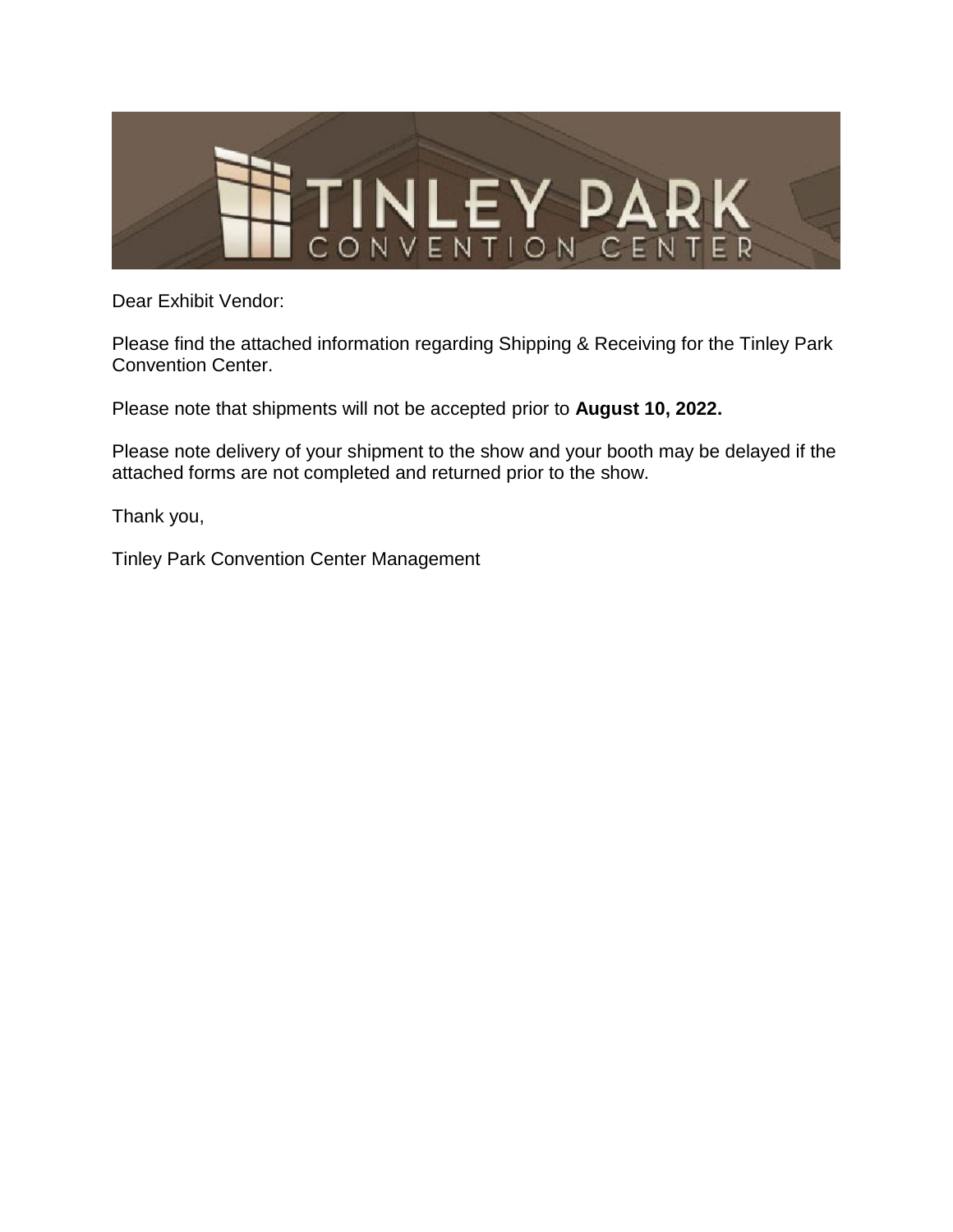

## Shipping & Receiving Forms

If you wish to ship directly to the Convention Center, please complete the following forms and send to [cs@eventpcc.com](mailto:cs@eventpcc.com) or fax to 708-342-6221. Please note shipments will be refused prior to: August 10, 2022.

Make sure your shipping labels are addressed as follows:

| <b>Event Name</b><br>(Vendor Name & Booth #)<br><b>18451 Convention Center Drive</b><br>Tinley Park, IL 60477 |  |                                     |             |  |
|---------------------------------------------------------------------------------------------------------------|--|-------------------------------------|-------------|--|
|                                                                                                               |  |                                     |             |  |
|                                                                                                               |  |                                     |             |  |
|                                                                                                               |  |                                     |             |  |
|                                                                                                               |  |                                     |             |  |
|                                                                                                               |  |                                     |             |  |
|                                                                                                               |  | Description<br>(Case, Box,<br>Skid) | # of Pounds |  |
| Piece #1                                                                                                      |  |                                     |             |  |
| Piece #2                                                                                                      |  |                                     |             |  |
| Piece #3                                                                                                      |  |                                     |             |  |
| Piece #4                                                                                                      |  |                                     |             |  |
| Piece #5                                                                                                      |  |                                     |             |  |
| Piece #6                                                                                                      |  |                                     |             |  |
| Piece #7                                                                                                      |  |                                     |             |  |
| Piece #8                                                                                                      |  |                                     |             |  |
| Piece #9                                                                                                      |  |                                     |             |  |
| Piece #10                                                                                                     |  |                                     |             |  |
| Total # of Pounds                                                                                             |  |                                     |             |  |
| Rate Per Pound                                                                                                |  |                                     | X \$.99     |  |
| Total                                                                                                         |  |                                     |             |  |
|                                                                                                               |  |                                     |             |  |

\*\$5 Minimum Charge